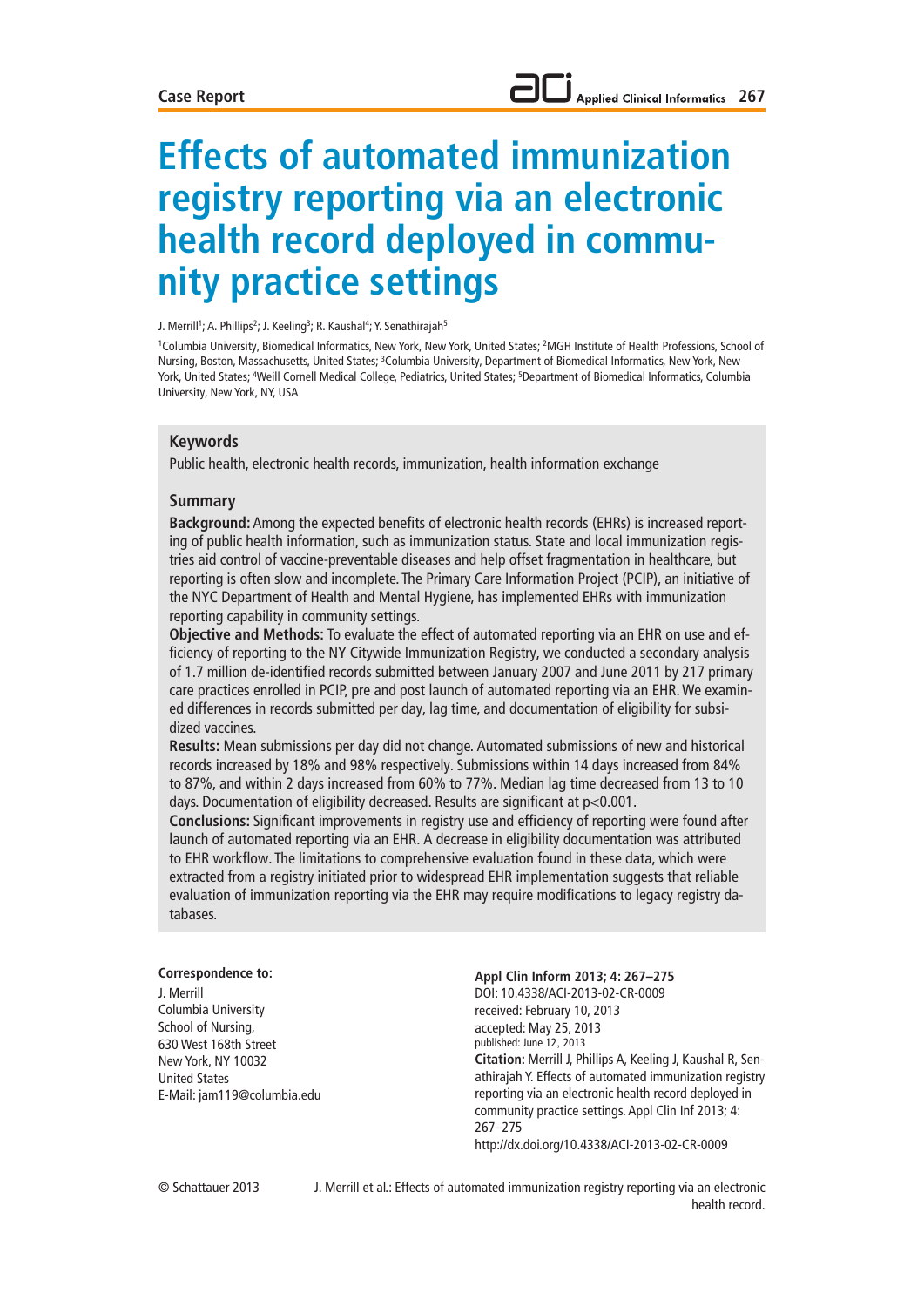## **1. Introduction**

Immunization registries are confidential, population-based, computerized databases that record all immunization doses administered by participating providers to persons residing within a given geopolitical area [1, 2]. State and local registries offset fragmentation in healthcare by consolidating scattered records, by reducing unnecessary vaccination among patients who have lost records or visit multiple providers, and by tracking vaccine formulations, supply, and schedules [3]. In 2010, the Task Force on Community Preventive Services recommended registries to increase vaccination coverage based on strong evidence of their effectiveness for managing immunizations [4]. Registry data also are used to evaluate vaccine programs and population coverage [5-10]. However, accuracy, timeliness and completeness of data submitted are highly variable [9, 11-22], reducing the impact of these registries. Electronic health records (EHRs) provide a potential solution when immunizations documented at the point of care are reported automatically, directly to the registry [5, 23].

In 1997 the Citywide Immunization Registry (CIR) was established as a centralized repository of immunization records for people vaccinated in NYC. Over 2,000 medical practices and other venues are mandated to report immunizations administered to children 19 and older who reside in NYC. [19, 24]. There are three ways to submit immunization records to CIR:

- 1. manual entry in CIR's online registry;
- 2. electronic transfer as a batch file, either automatically from an EHR or using data from a practice billing system; and
- 3. direct real-time HL7 messaging, which currently is being implemented and not examined here [25].

Starting in 2007 EHRs equipped with an automated immunization reporting module were implemented in community practice settings by the Primary Care Information Project (PCIP). This initiative of the NYC Department of Health and Mental Hygiene subsidized adoption of EHRs, targeting practices serving communities at risk for health disparities determined by Medicaid visits per zip code [26]. Within the EHR a customized application, or module, automates the process of reporting immunization records via an Internet connection to CIR established when a practice first deploys the module. Each evening the module automatically aggregates the day's records of immunizations administered and uploads a batch file directly to the CIR Web File Registry (WFR) [27]. This nightly process extracts immunization data directly from the native EHR database with no additional workflow for staff. The specifications for the module were developed collaboratively by PCIP and CIR and implemented by the vendor eClinicalWorks (eCW). At the time of the study immunization reports used a legacy reporting format, and CIR was planning transition to the national HL7 standard. To date, there are approximately 300 practices reporting to CIR via an automated immunization module.

We conducted a secondary analysis of immunization records submitted to CIR by a cohort of these practices to evaluate the effect of automated EHR-based reporting on use of the registry and efficiency of reporting. To our knowledge there are no previous studies of registry use and efficiency related to EHR-based reporting.

## **2. Methods**

Practices were eligible if they were enrolled in PCIP, had implemented the immunization module in their EHR, and were certified by CIR to use the module to submit immunization records. In general, a practice is certified after approximately 30 days of rigorous system testing by CIR staff.

We obtained a de-identified, limited data set of vaccination records submitted to CIR by practices that met the study criteria. The data covered children ages 19 and under and represented all immunizations, including influenza, submitted to the CIR between January 1, 2007 and May 31, 2011. Records submitted in the 1.25 years before the CIR certification date for each practice were considered pre-implementation records. Records submitted in the 1.25 years after were considered post-implementation records. This time period was selected to reflect a full year of reporting before and after certification, including additional time (0.25 years) for transition pre/post. In all cases daily

© Schattauer 2013

J. Merrill et al.: Effects of automated immunization registry reporting via an electronic health record.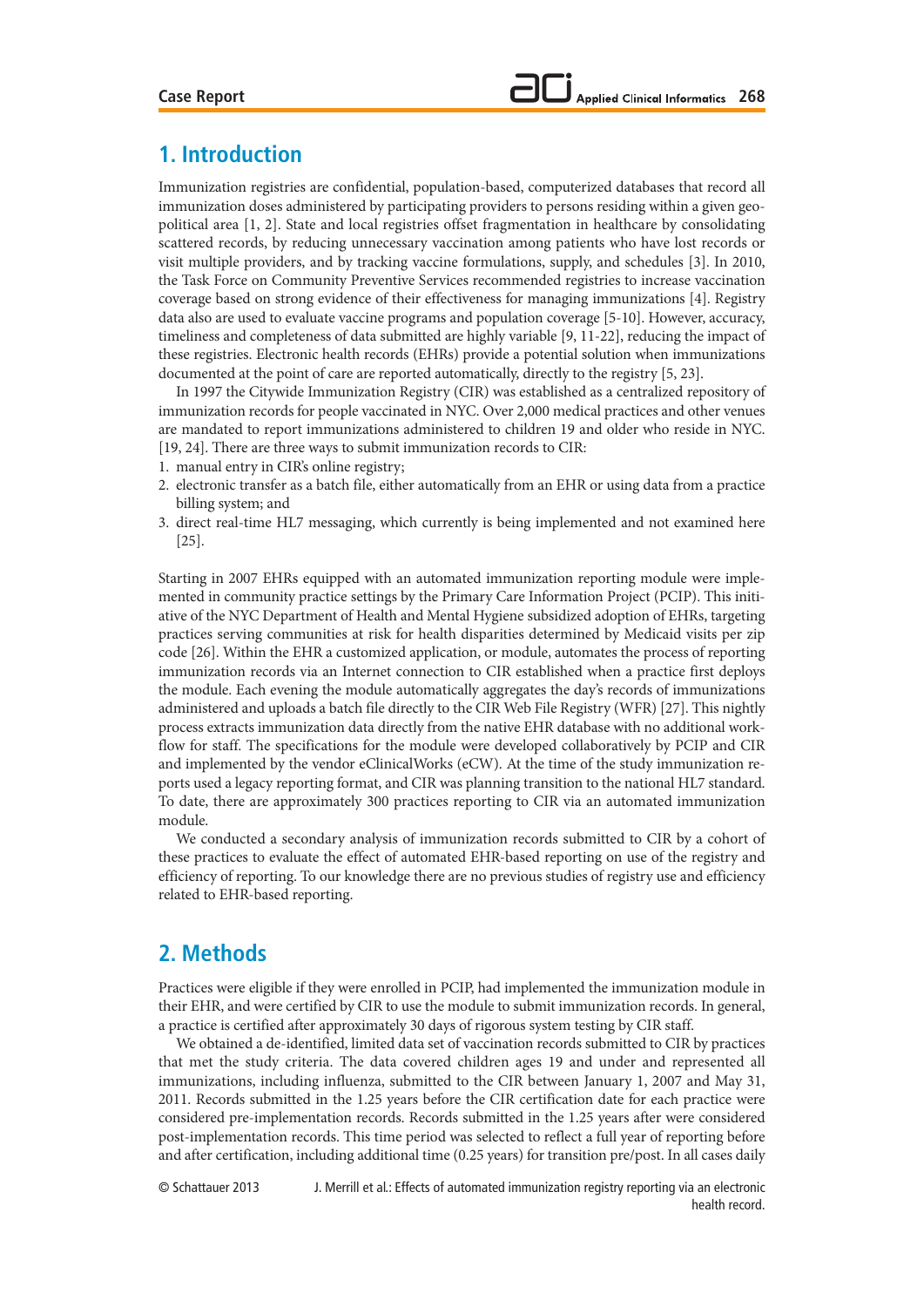submission counts above the 99th percentile were removed to minimize skew in the distribution. MySQL was used to extract relevant data sets for analysis. SAS was used for statistical tests and to generate regression plots. The study was approved by Columbia University Institutional Review Board.

To measure effect on use of the registry we tested pre and post implementation differences in the mean number of records submitted per day via all sources, via the online registry, and via automatic file transfer. In the sub set of records submitted via automatic file transfer we examined *new* records (vaccines submitted ≤1 year of delivery) and *historical* records (submitted >1 year post delivery, or flagged as historical by the provider). These data were normally distributed and the student's t-test was performed.

To evaluate the efficiency of reporting we excluded historical records from the analysis to eliminate the effect of large batches of backlogged records submitted by individual practices shortly after EHR immunization module deployment. We tested pre and post implementation differences in the median percentage of records from all sources uploaded within the 14-day requirement and within 2 days. Due to the nightly record upload a 2-day window represents immediate reporting via the module and reflects an increased use of the module. The 14-day reporting period is the legal reporting requirement and represents a broader measure of reporting efficiency by study practices. We tested pre and post implementation lag time, defined as the difference in days between the vaccine administration date and the date it was reported to the CIR. To approximate record completeness pre and post implementation we determined the median percentage of records submitted from all sources which had a non-null value in the field indicating eligibility for the Vaccine for Children program (VFC), a federal program that subsidizes vaccines. CIR tracks vaccines administered through this program. These data were asymmetrically distributed and the Wilcoxon rank sum test was performed. We also performed segmented regressions to allow visual inspection of pre/post data plots and to test for significant differences in slope.

## **3. Results**

There were 217 practices that met the study criteria. Of these 82% ( $n = 178$ ) had submitted records to CIR before implementation of automated reporting via the EHR. About 18% ( $n = 39$ ) began submitting to CIR after implementation, despite the NYC reporting requirement. The data obtained consisted of 1.7 million immunization records representing 220,000 unique individuals. It should be noted that the population of children was stable during the study period, as shown in ▶ [Table 1](#page-6-0) [28].

Although the mean number of records submitted daily to CIR from all sources remained constant, the pattern of submissions changed significantly. The results are shown in  $\blacktriangleright$  [Table 2](#page-6-1).

Submissions via the online registry decreased from a mean of 1061 to 369 per day. Submissions via automated file transfer increased from mean of 1451 to 2051 per day. For new records automated file transfers increased from a daily mean of 917 to 1085 and for historical records from 497 to 985. Median lag time before implementation was 13.3 days [IQR =  $10.7$ , 17.2], and after was 9.8 days [IQR = 6.4, 15.9]. Median lag time for manual submissions before implementation was 32.7 days [IQR = 25.9, 39.9], and after was 80.3 days [IQR = 61.6, 105.6]. The percentage of records submitted to CIR within the 14-day legal limit improved from 84% to 87%. The percentage of records submitted within 2 days increased from 60% to 77%. The proportion of records with the Vaccine for Children field completed decreased significantly after implementation, from 70% to 62%. These differences are significant at p<0.001.

A segmented regression plot in  $\blacktriangleright$  Figure 1 shows the percent of immunization records reported within 2 days of vaccine administration. The certification dates of each practice were aligned and outliers above the 99<sup>th</sup> percentile were removed. There is a visually notable decrease in dispersion of submissions after automated reporting with a significant pre/post difference in slope of the regression line ( $p<0.001$ ).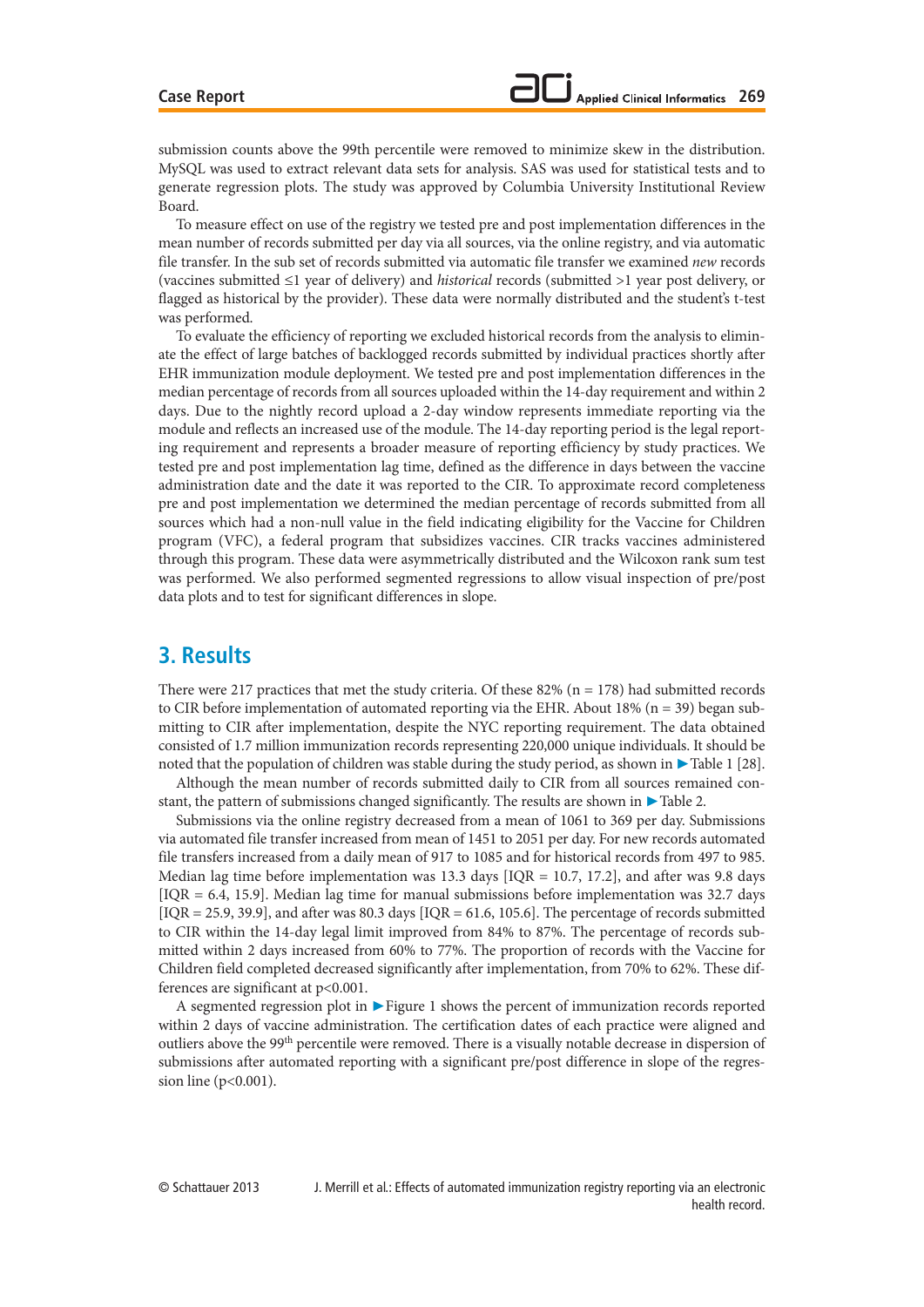## **4. Discussion**

The combined evidence suggests that automated reporting via the EHR has facilitated registry use for these 217 practices. The overall mean number of records submitted per day remained stable, suggesting already high compliance by providers with reporting mandates as well as suggesting a stable number of immunizations during the study. Automatic submissions (both new and historical) did increase in proportion to all submissions, and records from 39 previously non-compliant practices were captured. The increases in the proportion of submissions within 2 and within 14 days may underestimate the true efficiencies achieved since 18% of practices had not previously reported. The decreases in 2 and 14 day lag time are corroborated by the decreased data dispersion visualized post certification.

We did not assess how automated reporting affected workflow, and cannot speak to whether the gains in efficiency for CIR came at the expense of any clinician time required to use the reporting module. We might argue the greater lag in manual reporting that we found post implementation suggests a preference for automated reporting, but it could also suggest over reliance on automated reporting, which would represent an unintended consequence. As always, further research is needed to fully comprehend the effects of this, or any, implementation.

The decline in completeness of the VFC eligibility field may be due to multiple factors. Records submitted via the EHR did not contain a field for Medicaid numbers, a criterion from which eligibility may be determined. Further, a provider could document VFC eligibility in more than one field, but automated file transfer captured only one of those fields, suggesting that the EHR workflow may present difficulties for recording eligibility. CIR staff is evaluating these issues.

The study was greatly limited by the registry database structure: records submitted electronically via a non-EHR practice management system versus the EHR immunization module could not be dis-aggregated. This fact limited our analysis to pre- and post-certification of electronic reporting aggregated at the practice level. We were unable to discern if practices may have used non-EHR systems after certification to submit records electronically. We believe that situation is unlikely for two reasons: reporting via the EHR was automated to deliver records in a more timely way, and our findings clearly documented such a change. The data structure also limited our ability to ascertain a rate of immunization based on the patient population of the study practices. Significant changes in the underlying patient population could impact the interpretation of the study results. We don't believe this to be the case as the the overall patient population was stable during the study period ( $\blacktriangleright$  Table [1\)](#page-6-0) and no significant changes in the mean immunizations reporting pre and post implementation were found ( $\blacktriangleright$  [Table 2](#page-6-1)). The structural limitation presents a cautionary lesson for those considering analysis of data from legacy immunization registries to evaluate reporting via the EHR. Perhaps our strongest finding is to illustrate that evaluation of the impact of automated immunization reporting will require the collection and reporting of additional data elements by EHR systems and registries to improve the accuracy and reliability of future studies.

## **5. Conclusion**

Immunization recommendations in the US currently target 17 vaccine-preventable diseases across the lifespan [29]. As EHRs proliferate, automated reporting of immunizations can help public health officials and individual providers better determine who in the patient population has been adequately immunized, reduce provider paperwork and staff time, provide easy access and reliable immunization histories, and reinforce the concept of the medical home [30]. Improved efficiency of immunization registry reporting via an EHR is of increased importance for underserved and at risk populations where transition of care between multiple providers is not uncommon [32]. This study demonstrated a positive impact of EHR adoption on immunization reporting to a citywide immunization registry. Benefits such as these are among the reasons that immunization reporting is included in Stage I requirements for meaningful use of EHRs [31]. NYC CIR has recently implemented bi-directional HL7 messaging standards that will allow providers to attest to this meaningful use criterion. The enhanced interoperability between CIR and EHR systems that results will provide greater consistency in data access and exchange, and increase the availability of health information

© Schattauer 2013

J. Merrill et al.: Effects of automated immunization registry reporting via an electronic health record.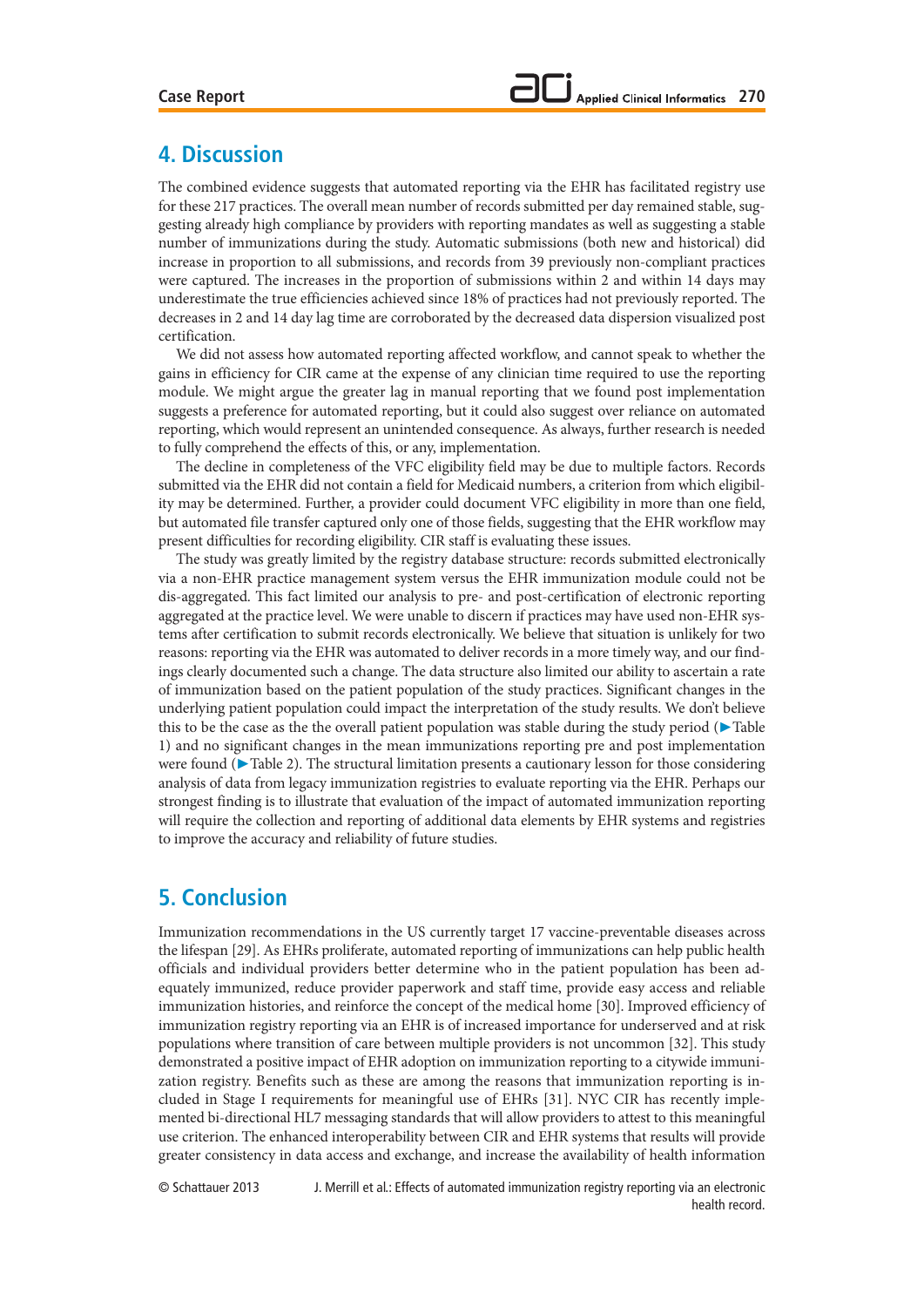for other public health functions to assure community health (e.g. assessment of vaccine coverage during emergencies, spikes in communicable disease incidence, or outbreaks of seasonal illness) [5].

#### **Clinical Relevance Statement**

This study demonstrated efficiencies in automated reporting via an EHR to an immunization registry. Improvements included reduction in reporting lag time and an increase in automated reporting versus other methods. The ability of EHRs to improve reporting of health data to registries has implications for achieving public health goals for many at risk populations.

#### **Acknowledgement**

This study was conducted as part of HITEC (Health Information Technology Evaluation Collaborative), an academic consortium designated by the New York State as the evaluation entity for health IT projects funded under the HEAL-NY Law, a capital grant program to transform healthcare in New York State through technology and innovation. HITEC is a formal collaborative of researchers at Weill Cornell Medical College, Columbia University, the University of Rochester, and the State University of New York at Albany. This study was supported by the New York State Department of Health (NYS contract number C023699). Andrew B. Phillips received support from an institutional training grant to Columbia University from the National Institute of Nursing Research (T32NR007969).

#### **Conflicts of Interest**

The authors declare no conflicts of interest in the research.

#### **Human Subject Research Approval**

The study was approved by the Columbia University Institutional Review Board.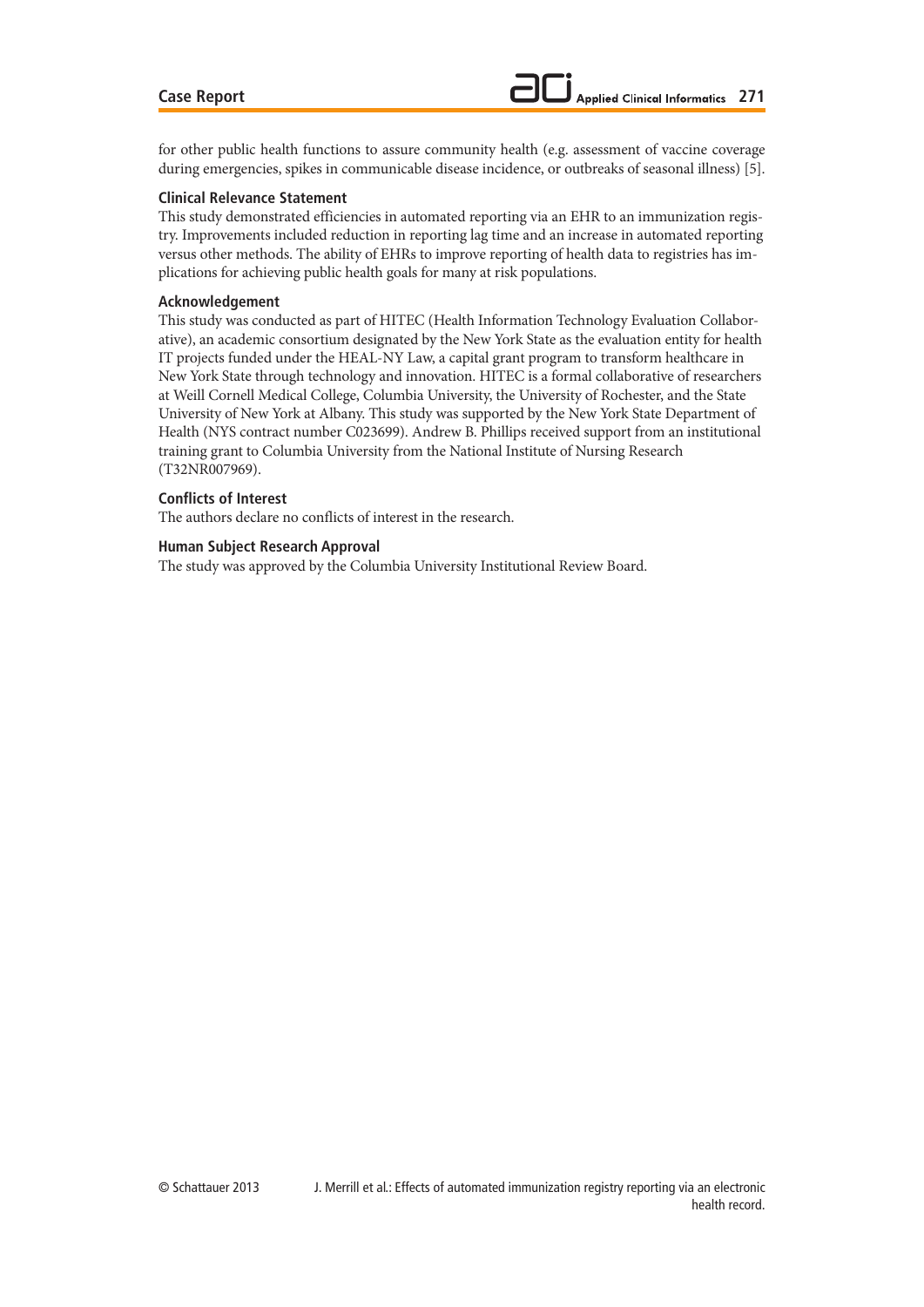

<span id="page-5-0"></span>Fig. 1 A segmented regression plot showing the percent of immunization records reported to the NYC Immunization Registry within 2 days of vaccine administration by 217 primary care practices. The certification dates for each practice were aligned. Outliers above the 99th percentile were removed. There is a significant difference in the slope  $(p<0.001)$ .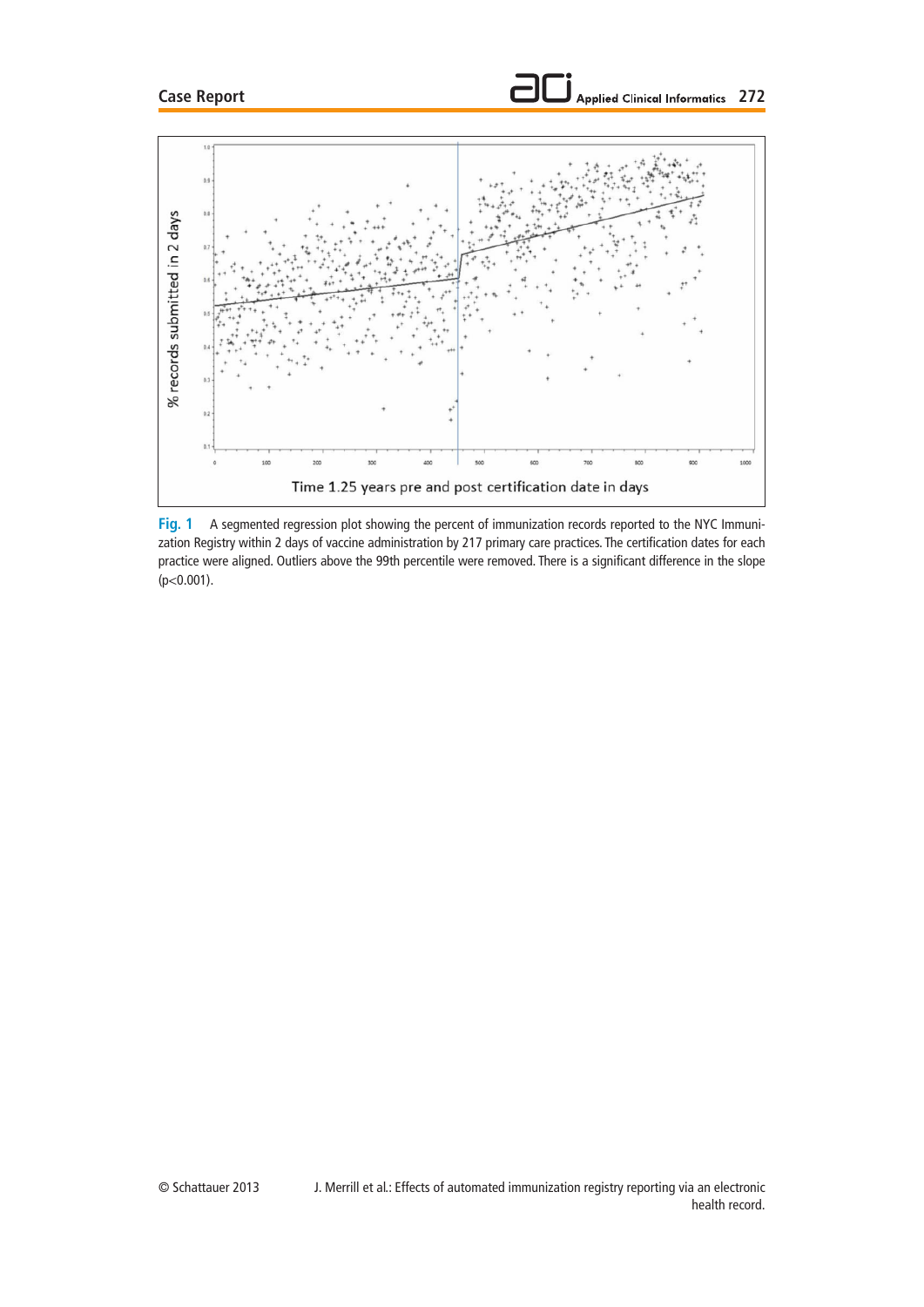|  | Applied Clinical Informatics 273 |  |
|--|----------------------------------|--|
|  |                                  |  |

| <b>Group</b>  | $2007*$   | 2008*     | $2009*$   | 2010      | Mean      | <b>SD</b> |
|---------------|-----------|-----------|-----------|-----------|-----------|-----------|
| Under 5       | 565,649   | 575,742   | 580,330   | 517,724   | 559,861   | 28,753    |
| Age $5-9$     | 499,273   | 519,022   | 526,440   | 473,159   | 504,474   | 23,818    |
| Age $10 - 14$ | 507,573   | 498,542   | 475.648   | 468,154   | 487,479   | 18,615    |
| Age $15 - 19$ | 548,635   | 551,139   | 516,709   | 535,833   | 538,079   | 15,745    |
| Total         | 1,994,870 | 2,099,127 | 2,144,445 | 2,121,130 | 2,089,893 | 65,996    |

<span id="page-6-0"></span>**Table 1** US census population estimates of children in NYC during the study period.

\*2007 – 2009 intercensal figures are forward estimates based on the 2000 census

<span id="page-6-1"></span>**Table 2** Immunization records submitted to NYC Immunization Registry before and after by a set of primary care practices that were certified to submit immunization records automatically from their EHR.  $N = 178$  practices reporting before, 217 practices reporting after certification by CIR. Differences are significant at p<0.001 unless noted.

| Use Case Goal Observation <sup>1</sup> |                                                                                                          | <b>Before</b><br>Mean (SD or IQR) | <b>After</b><br>Mean (SD or IQR) |
|----------------------------------------|----------------------------------------------------------------------------------------------------------|-----------------------------------|----------------------------------|
| <b>Increased</b><br>registry use       | Mean records submitted to CIR per day<br>via all sources <sup>2</sup>                                    | 2442 (618)*                       | 2419 (662)*                      |
|                                        | Mean records submitted manually<br>via the on-line registry per day                                      | 1061 (264)                        | 369 (112)                        |
|                                        | Mean records submitted<br>via automated file transfer <sup>3</sup> per day                               | 1415 (454)                        | 2051 (615)                       |
|                                        | Mean new records submitted<br>via automated file transfer per day                                        | 917 (298)                         | 1085 (320)                       |
|                                        | Mean historical <sup>4</sup> records submitted<br>automated file transfer per day                        | 497 (238)                         | 985 (426)                        |
| More efficient<br>reporting            | Median percent of all records submitted<br>to CIR via all sources within 14 days <sup>5</sup>            | 84.1                              | 86.6                             |
|                                        | Median percent all records submitted to CIR<br>via all sources within 2 days                             | 60.2                              | 76.7                             |
|                                        | Median lag time (in days) of records submitted 13.3 (10.7, 17.2)<br>via automated file transfer          |                                   | 9.8(6.4, 15.9)                   |
|                                        | Median lag time (in days) of records submitted 32.7 (25.9, 39.9)<br>manually<br>via the on-line registry |                                   | 80.3 (61.6, 105.6)               |
|                                        | Median percent records with VFC <sup>6</sup> field com-<br>pleted                                        | 70.9                              | 62.7                             |

\* not significant

 $1$  outliers above 99<sup>th</sup> percentile for each element of the dependent variable (records submitted per day) were excluded

<sup>2</sup> includes records from all sources (on-line registry and automated file transfer)<br> $\frac{3}{2}$  automated file transfer: records can be submitted by file transfer from a practi-

automated file transfer; records can be submitted by file transfer from a practice management/billing system or an EHR

4 historical records: vaccine administration date more than one year from the submission date, or record flagged by provider as historical

<sup>5</sup> immunizations must be reported within 14 days pursuant to NYC regulations

6 Vaccines for Children, a federal subsidy program for which eligibility is tracked by CIR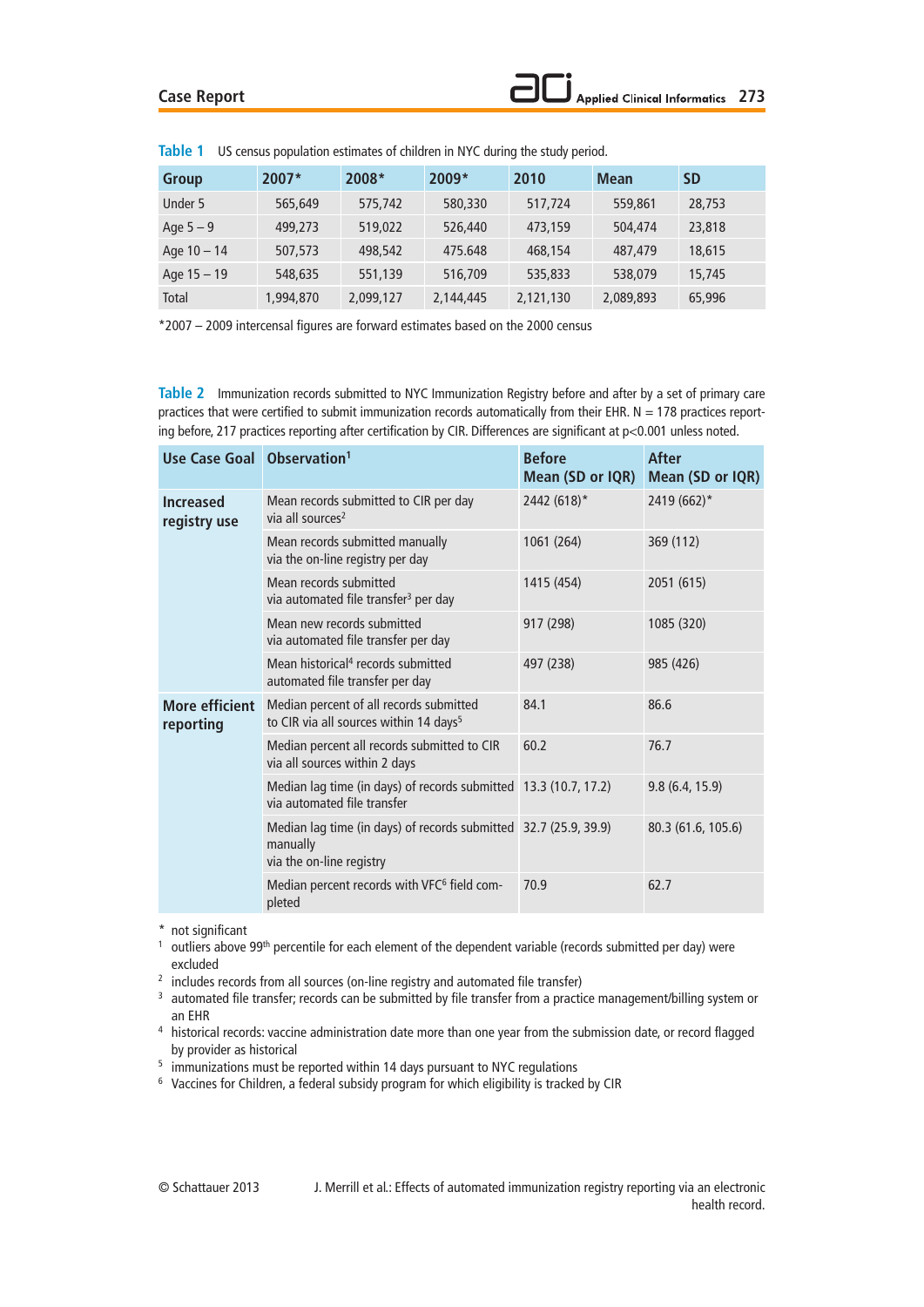## **References**

- 1. Papadouka V, Schaeffer P, Metroka A, Borthwick A, Tehranifar P, Leighton J. Integrating the New York Citywide Immunization Registry and the Childhood Blood Lead Registry. Journal of Public Health Management and Practice 2004; 10: S72 - S80.
- 2. Boom J, Dragsbaek A, Nelson C. The Success of an Immunization Information System in the Wake of Hurricane Katrina. Pediatrics 2007; 119(6): 1213 - 1217.
- 3. Freeman VA, DeFriese GH. The challenge and potential of immunization registries. Annual Review of Public Health 2003; 24: 227-246.
- 4. Committee on Practice of Ambulatory Medicine. Immunization Information Systems. Pediatrics 2006; 118(3): 1293-1295. doi: 10.1542/peds.2006-1723.
- 5. Centers for Disease Control and Prevention. Progress in Immunization Information Systems United States, 2009. Morbidity and Mortality Weekly Report 2011; 60(1): 10-12.
- 6. Miller PL, Frawley SJ, Brandt C, Sayward FG. Tools for Immunization Guideline Knowledge Maintenance: II. Automated Web-Based Generation of User-Customized Test Cases. Computers and Biomedical Research 1998; 31(3): 190-208. doi: 10.1006/cbmr.1998.1471.
- 7. Kolasa MS, Chilkatowsky AP, Stevenson JM, al e. Do Laws Bring Children in Child Care Centers Up to Date for Immunizations? Ambulatory Pediatrics 2003; 3(3): 154-157.
- 8. LeBaron CW, Chaney M, Baughman AL, Dini EF, Maes E, Dietz V, et al. Impact of measurement and feedback on vaccination coverage in public clinics, 1988-1994. Journal of the American Medical Association 1997; 277(8): 631-635.
- 9. Khare M, Piccinino L, Barker LE, Linkins RW. Assessment of Immunization Registry Databases as supplemental sources of data to improve ascertainment of vaccination coverage estimates in the national immunization survey. Archives of Pediatric Adolescent Medicine 2006; 160(8): 838-842.
- 10.Salmon D, Smith P, Navar A, Pan W, Omer S, Singleton J, et al. Measuring immunization coverage among preschool children: past, present, and future opportunities. Epidemiology Review 2006; 28: 27-40. Epub 2006 Jun 1.
- 11.Stecher DS, Adelman R, Brinkman T, Bulloch B. Accuracy of a state immunization registry in the pediatric emergency department. Pediatric Emergency Care 2008; 24(2): 71-74.
- 12.Kwong J, Manuel D. Using OHIP physician billing claims to ascertain individual influenza vaccination status. Vaccine 2007; 25(7): 1270-1274.
- 13.Wilton R, Pennisi AJ. Evaluating the Accuracy of Transcribed Computer-Stored Immunization Data. Pediatrics 1994; 94(6): 902-906.
- 14.Ronveaux O, Arrieta F, Curto S, Laurani H, Danovaro-Holliday MC. Assessment of the quality of immunization data produced by the national individual registration system in Uruguay, 2006. Rev Panam Salud Publica 2009; 2: 153-160.
- 15.Pringle M, Ward P, Chilvers C. Assessment of the completeness and accuracy of computer medical records in four practices committed to recording data on computer. British Journal of General Practice 1995; 45(5): 537-541.
- 16.Stecher DS, Adelman R, Brinkman T, Bulloch B. Accuracy of a state immunization registry in the pediatric emergency department. Pediatric Emergency Care 2008; 24(2): 71-74.
- 17.Davidson AJ, Melinkovich P, Beatty BL. Immunization Registry Accuracy Improvement with progressive clinical application. American Journal of Preventive Medicine 2003; 24(3): 276-280.
- 18.Greene S, Ping Shi M, Dutta-Linn M, al e. Accuracy of Data on Influenza Vaccination Status at Four Vaccine Safety Datalink Sites. Am J of Preventive Medicine 2009; 37(6): 552-555.
- 19.Sy LS, Liu IL, Solano Z, Cheetham TC, Lugg MM, Greene SK, et al. Accuracy of influenza vaccination status in a computer-based immunization tracking system of a managed care organization. Vaccine 2010; 28(32): 5254-5259. Epub 2010 June 8
- 20.Irving S, Donahue J, Shay D, Ellis-Coyle T, Belongia E. Evaluation of self-reported and registry-based influenza vaccination status in a Wisconsin cohort. Vaccine 2009; 27(47): 6546-6549.
- 21.Irigoyen M, Findley SE, Chen S, Vaughan R, Sternfels P, Caesar A, et al. Early Continuity of Care and Immunization Coverage. Ambulatory Pediatrics 2004;4(3): 199-203.
- 22.Kempe A, Steiner J, Refrew B, Lowery E, Haas K, Berman S. How Much Does a Regional Immunization Registry Increase Documented Immunization Rates at Primary Care Sites in Rural Colorado? Ambulatory Pediatrics 2001; 1(4): 213-216.
- 23.Kukafka R, Ancker J, Chan C, Chelico J, Khan S, Mortoti S, et al. Redesigning electronic health systems to support public health. Journal of Biomedical Informatics 2007; 40(4): 398 - 409.
- 24.New York City Health code section 11.04 and 11.07(d). [cited 2012 August 11] Available from: http://www.nyc.gov/html/doh/downloads/pdf/cir/healthcode2005.pdf.